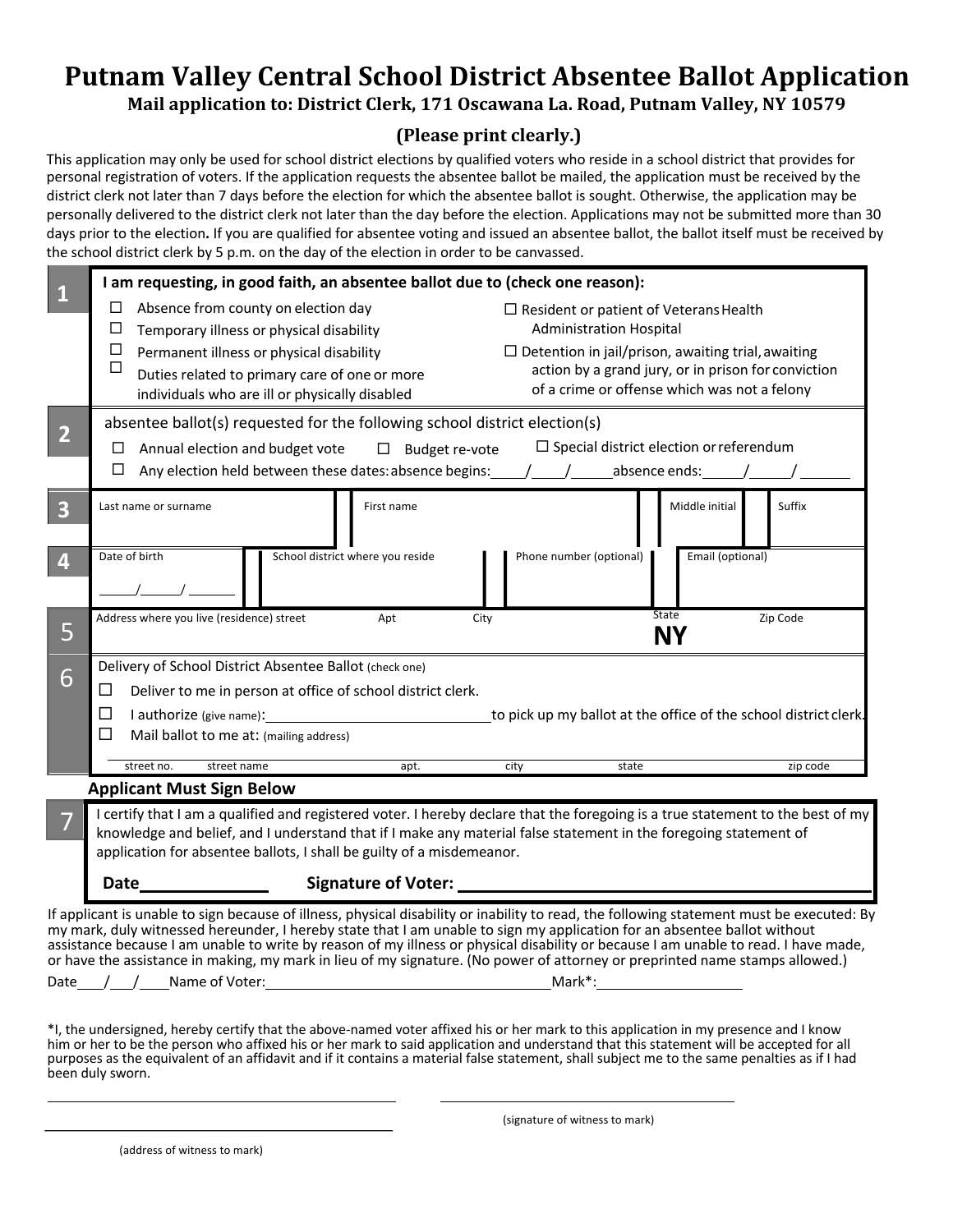### **Instructions**

#### **Who may use this application for a school district absentee ballot?**

You may use this application if you are a qualified voter who resides in a school district that provides for personal registration of voters. You may only apply for an absentee ballot on your own behalf.

If you are unsure whether your district provides for personal registration, please contact your district clerk. If you reside in a district that does **not** provide for personal registration, you may contact your school district to apply for an absentee ballot.

Please note, residents of city school districts of cities with one hundred twenty-five thousand inhabitants or more are not eligible to use this form.

#### **Who is a qualified voter?**

You are qualified to vote in your school district if you are:

- a citizen of the United States;
- at least 18 years of age; and
- a resident of the school district for a period of at least 30 days preceding the meeting or election at which you seek to vote.

No person shall have the right to register for or vote at any school meeting or election who would not be qualified to register for or vote at an election in accordance with the provisions of Election Law §5-106.

#### **Information for military voters:**

Do **not** use this application if you are:

- a qualified voter who will be absent from your school district on the day of the election as a result of actual military service;
- a qualified voter who has been discharged from actual military service within 30 days of the election in which you seek to vote; or
- the spouse, parent, child, or dependent of a military voter as set forth above who is accompanying such military voter and who is qualified to vote in the same school district as the military voter.

If you meet any of the above criteria, you are entitled to special provisions if you apply for a military ballot. Please contact your school district to receive the appropriate application form.

#### **Information for voters with an illness or disability:**

If you check the box indicating your illness or disability is permanent, and you are identified as a permanently disabled voter by the county board of elections, once your application is approved you will automatically receive a ballot for each school district election in which you are eligible to vote, without having to apply again. You may sign the absentee ballot application yourself, or you may make your mark and have your mark witnessed in the spaces provided on the bottom of the application. Please note that a power of attorney or printed name stamp is not allowed for any voting purpose.

#### **Where and when to return this application:**

If you request that the absentee ballot be mailed to you, your application must be received by the district clerk for your school district no later than 7 days before the election for which you seek an absentee ballot. Otherwise, you may personally deliver your application to the district clerk no later